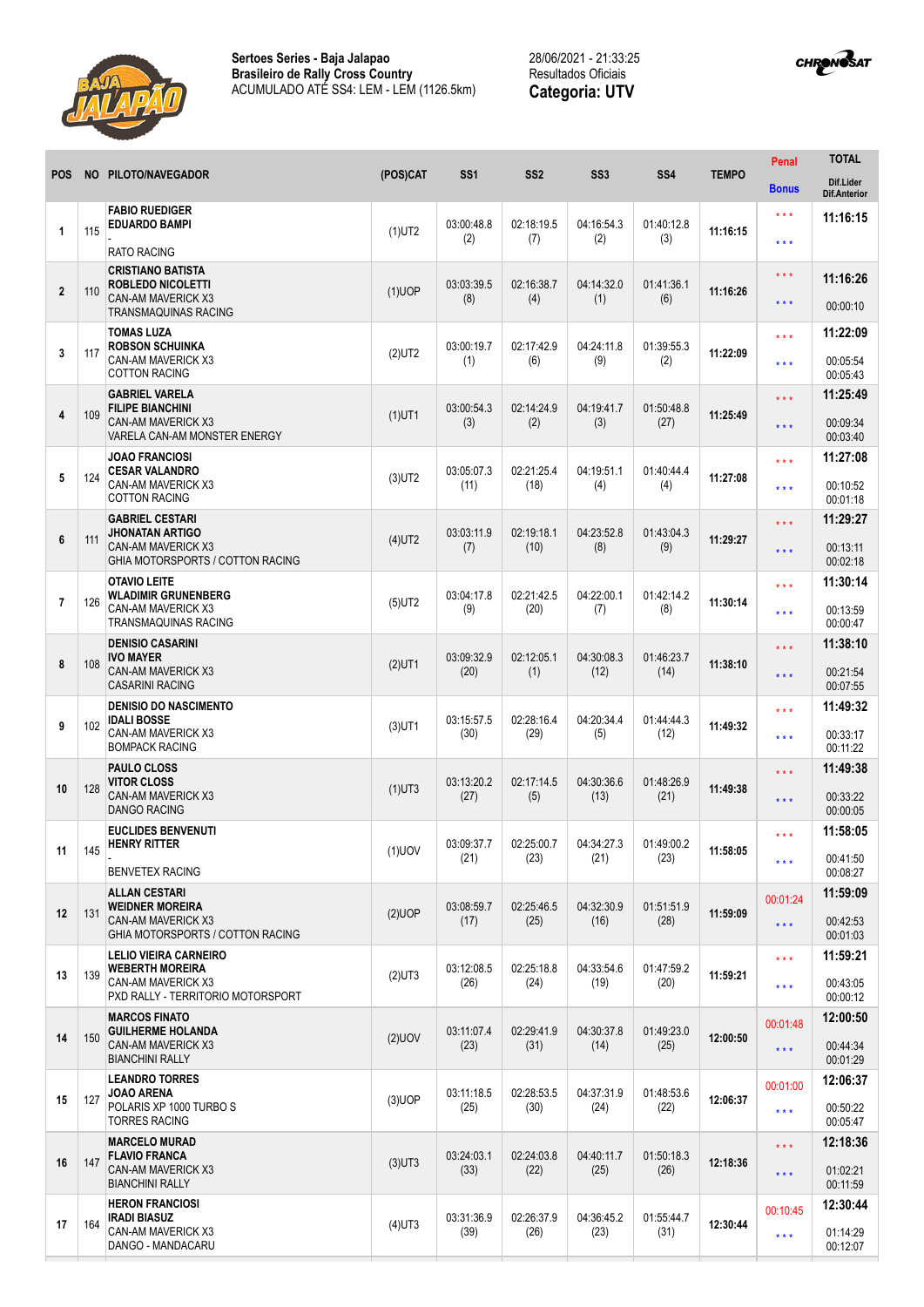| 18 |     | 134 LEONARDO CASTRO<br><b>JOAO VITOR RIBEIRO</b><br><b>CAN-AM MAVERICK X3</b><br><b>C3 RACING</b>       | $(6)$ UT2  | 03:29:12.8<br>(36) | 02:15:11.2<br>(3)  | 04:34:26.9<br>(20) | 02:15:08.9<br>(42) | 12:33:59 | 00:01:16<br>$\star$ $\star$ $\star$ | 12:33:59<br>01:17:44<br>00:03:15 |
|----|-----|---------------------------------------------------------------------------------------------------------|------------|--------------------|--------------------|--------------------|--------------------|----------|-------------------------------------|----------------------------------|
|    |     | <b>ROBERTO KELLER</b>                                                                                   |            |                    |                    |                    |                    |          | $***$                               | 12:36:02                         |
| 19 | 106 | <b>FLAVIO BISI</b><br><b>CAN-AM MAVERICK X3</b><br>MADCAT PERFORMANCE                                   | $(7)$ UT2  | 03:08:40.1<br>(15) | 02:33:34.3<br>(33) | 05:08:27.5<br>(31) | 01:45:20.6<br>(13) | 12:36:02 | $\star \star \star$                 | 01:19:47<br>00:02:02             |
|    |     | <b>ENIO BOZZANO</b>                                                                                     |            |                    |                    |                    |                    |          | $***$                               | 12:36:21                         |
| 20 | 137 | <b>WELLINGTON REZENDE</b><br>CAN-AM MAVERICK X3<br><b>COTTON RACING</b>                                 | $(5)$ UT3  | 03:47:12.8<br>(41) | 02:21:00.9<br>(16) | 04:40:16.2<br>(26) | 01:47:51.7<br>(19) | 12:36:21 | $\star \star \star$                 | 01:20:06<br>00:00:19             |
|    |     | <b>MATHEUS GERMINIANI</b><br><b>JOAO SCHNORNBERGER</b>                                                  |            | 03:30:09.5         | 02:27:38.6         | 04:44:41.2         | 01:56:01.5         |          | $\star$ $\star$ $\star$             | 12:38:30                         |
| 21 | 129 | CAN-AM MAVERICK X3<br><b>DANGO RACING</b>                                                               | $(6)$ UT3  | (37)               | (28)               | (29)               | (32)               | 12:38:30 | $\star$ $\star$ $\star$             | 01:22:15<br>00:02:09             |
|    |     | <b>HELDER SANCHES</b><br><b>MARCOS MIOTTO</b>                                                           |            | 03:24:48.2         | 02:35:42.2         | 04:52:56.3         | 02:06:45.4         |          | $***$                               | 13:00:12                         |
| 22 | 158 | <b>TECMIN - RATO RACING</b>                                                                             | $(3)$ UOV  | (34)               | (35)               | (30)               | (33)               | 13:00:12 | $\star \star \star$                 | 01:43:56<br>00:21:41             |
|    |     | PEDRO HENRIQUE TEIXEIRA<br>PAULO HENRIQUE SOUZA<br><b>CAN-AM MAVERICK X3</b><br>PH2 RACING              |            | 03:23:23.2<br>(32) | 02:32:53.1<br>(32) | 04:32:49.8         | 02:37:42.3<br>(43) | 13:06:48 | $***$                               | 13:06:48                         |
| 23 | 148 |                                                                                                         | $(7)$ UT3  |                    |                    | (17)               |                    |          | $***$                               | 01:50:32<br>00:06:36             |
|    |     | <b>SILVIO MARTINS</b><br><b>WINICIUS MARTINS</b>                                                        |            | 03:13:27.8         | 03:43:48.6         | 04:40:52.7         | 01:53:11.6         |          | 00:01:00                            | 13:31:20                         |
| 24 | 146 | CAN-AM MAVERICK X3<br><b>MARTINS RACING</b>                                                             | $(4)$ UOV  | (28)               | (43)               | (27)               | (30)               | 13:31:20 | $\star \star \star$                 | 02:15:05<br>00:24:32             |
| 25 |     | <b>CRISTIAN DOMECG</b><br><b>JOAO LUIS STAL</b>                                                         |            | 03:10:58.1         | 02:20:33.6         | 04:29:30.3         | 03:38:10.0         |          | 00:01:00                            | 13:39:12                         |
|    | 133 | CAN-AM MAVERICK X3<br><b>COTTON RACING</b>                                                              | $(8)$ UT2  | (22)               | (13)               | (11)               | (45)               | 13:39:12 | $\star\star\star$                   | 02:22:56<br>00:07:51             |
| 26 |     | <b>CAROLINA WEISHEIMER</b><br><b>CAMILA HANISCH</b><br><b>CAN-AM MAVERICK X3</b><br><b>DANGO RANCIG</b> | $(8)$ UT3  | 03:49:29.5         | 02:47:24.7<br>(38) | 05:19:10.4<br>(33) | 02:06:59.4<br>(34) | 14:03:04 | 00:01:48                            | 14:03:04                         |
|    | 154 |                                                                                                         |            | (42)               |                    |                    |                    |          | $\star$ $\star$ $\star$             | 02:46:48<br>00:23:52             |
|    |     | <b>MIGUEL MARIOTTI</b><br><b>CLAUDIO RIESER</b>                                                         | $(9)$ UT3  | 05:40:27.0<br>(47) | 02:20:21.9<br>(12) | 04:35:10.5         | 01:43:38.1<br>(10) | 14:19:37 | 01:40:27                            | 14:19:37                         |
| 27 | 140 | CAN-AM MAVERICK X3<br><b>DANGO RACING</b>                                                               |            |                    |                    | (22)               |                    |          | $\star\star\star$                   | 03:03:22<br>00:16:33             |
|    |     | PEDRO LOPES ARNA                                                                                        |            |                    |                    |                    |                    |          |                                     | 14:34:02                         |
| 28 | 152 | <b>GEORGE MARTINS</b><br>CAN-AM MAVERICK X3<br><b>CASARINI</b>                                          | $(5)$ UOV  | 03:39:39.1<br>(40) | 03:14:01.6<br>(41) | 05:29:03.4<br>(34) | 02:11:18.5<br>(36) | 14:34:02 | 00:02:44<br>$***$                   | 03:17:47<br>00:14:25             |
|    | 142 | <b>DANIEL LOPES RIBEIRO</b>                                                                             |            |                    |                    |                    |                    | 14:49:39 | 01:33:46                            | 14:49:39                         |
| 29 |     | <b>MARCELO CARESTIATO</b>                                                                               | $(6)$ UOV  | 03:14:36.6<br>(29) | 02:27:29.6<br>(27) | 07:00:00.0<br>(35) | 02:07:33.0<br>(35) |          | $\star\star\star$                   | 03:33:23                         |
|    |     | <b>CACA LEGUAS</b>                                                                                      |            |                    |                    |                    |                    |          |                                     | 00:15:36                         |
| 30 | 155 | <b>PAMELA BOZZANO</b><br><b>CESAR AUGUSTO VALERIO</b>                                                   | $(10)$ UT3 | 05:30:00.0<br>(44) | 02:52:42.9<br>(39) | 05:13:32.0<br>(36) | 02:11:35.7         | 15:47:50 | 01:30:00                            | 15:47:50                         |
|    |     | <b>CAN-AM MAVERICK X3</b><br><b>COTTON RACING</b>                                                       |            |                    |                    |                    | (37)               |          | $\star\star\star$                   | 04:31:35<br>00:58:11             |
|    |     | <b>LEONARDO ISHIZUKA</b>                                                                                |            |                    |                    |                    |                    |          | 01:31:36                            | 15:54:50                         |
| 31 | 163 | <b>DANIEL MASILI</b>                                                                                    | $(7)$ UOV  | 03:55:21.2<br>(45) | 02:44:57.6<br>(37) | 07:00:00.0<br>(37) | 02:14:31.2<br>(41) | 15:54:50 | $***$                               | 04:38:34                         |
|    |     | <b>TECMIN - RATO RACING</b>                                                                             |            |                    |                    |                    |                    |          |                                     | 00:06:59                         |
| 32 |     | <b>FRANCESCO FRANCIOSI</b><br><b>ANA PAULA FRANCIOSI</b>                                                |            | 03:02:06.7         | 02:20:54.2         | 09:00:00.0<br>(32) | 01:46:57.3         |          | 03:31:19                            | 16:09:58                         |
|    | 123 | CAN-AM MAVERICK X3<br><b>COTTON RACING</b>                                                              | $(9)$ UT2  | (43)               | (15)               |                    | (17)               | 16:09:58 | $\star\star\star$                   | 04:53:42<br>00:15:08             |
|    |     | <b>JOSE SARAIVA</b>                                                                                     |            |                    |                    |                    |                    |          |                                     | 16:11:43                         |
| 33 | 162 | <b>HUMBERTO RIBEIRO</b>                                                                                 | $(10)$ UT2 | 03:04:47.7<br>(5)  | 02:20:15.8<br>(11) | 09:00:00.0<br>(35) | 01:46:40.3<br>(15) | 16:11:43 | 03:30:00                            | 04:55:28                         |
|    |     | <b>TECMIN - RATO RACING</b>                                                                             |            |                    |                    |                    |                    |          | $\star\star\star$                   | 00:01:45                         |
|    | 135 | <b>GUSTAVO ZANFORLIN</b><br><b>MARCOS MELADO</b>                                                        | $(11)$ UT2 | 03:09:03.4<br>(10) | 02:20:49.8<br>(14) | 09:00:00.0<br>(36) | 01:44:31.0<br>(11) | 16:14:24 | 03:30:00                            | 16:14:24                         |
| 34 |     | <b>CAN-AM MAVERICK X3</b>                                                                               |            |                    |                    |                    |                    |          | $\star\star\star$                   | 04:58:08                         |
|    |     | JOHNNYS JOS RALLY TEAM<br><b>ADRIANO BENVENUTTI</b>                                                     |            |                    |                    |                    |                    |          |                                     | 00:02:40<br>16:14:38             |
| 35 | 141 | <b>RICARDO ROCHA</b>                                                                                    | $(4)$ UOP  | 03:06:39.5         | 06:45:00.0         | 04:30:53.5         | 01:52:05.7         | 16:14:38 | 02:45:00                            |                                  |
|    |     | CAN-AM MAVERICK X3<br><b>TRANSBEN RACING</b>                                                            |            | (19)               | (46)               | (37)               | (29)               |          | $***$                               | 04:58:23<br>00:00:14             |
|    |     | <b>VINICIUS CASTRO</b>                                                                                  |            |                    | 02:34:20.4         |                    | 01:38:29.9         |          | 03:30:00                            | 16:34:46                         |
| 36 | 132 | <b>ADELMO LINS</b><br><b>CAN-AM MAVERICK X3</b>                                                         | $(12)$ UT2 | 03:21:55.9<br>(14) | (34)               | 09:00:00.0<br>(39) | (1)                | 16:34:46 | $\star\star\star$                   | 05:18:30                         |
| 37 |     | C3 RACING / TERRITORIO MOTORSPORTS<br>138 ANDRE JONER                                                   | $(11)$ UT3 | 06:47:00.0         | 02:58:19.8         | 04:44:01.5         | 02:13:03.4         | 16:42:24 | 02:47:00                            | 00:20:07                         |
|    |     | <b>ANDRE VEIGA</b>                                                                                      |            | (31)               | (40)               | (40)               | (39)               |          |                                     | 16:42:24                         |